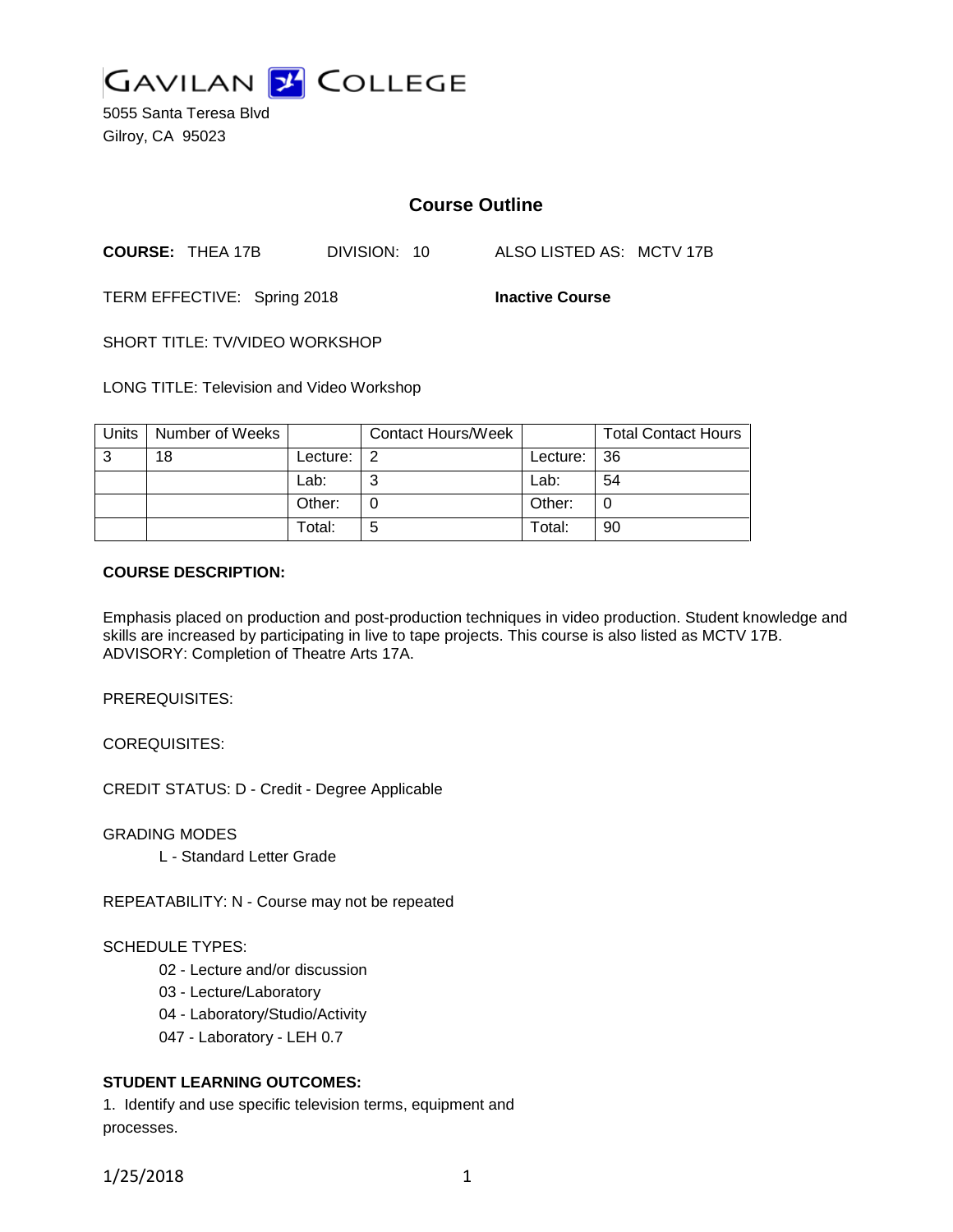ILO: 7,4,5,

Measure: quizzes, journal and oral presentations. 2. Describe and demonstrate how a television camera operates in a television studio or field production setting. ILO: 1,6,7,2 Measure: test and practical operations 3. Create and explain standard script formats and rundowns to productions crews. ILO: 1,6,7,5,1 Measure: weekly practical lab projects in video productions, journal 4. Direct and organize fundamental details for a studio production taping. ILO: 7,2,4,1 Measure: weekly practical lab video production, journal and test 5. Schedule and manage a video production crew. ILO: 1,6,4,2 Measure: oral presentation, journal 6. Write and produce original small format video programs ILO: 7,1,6 Measure: 2 scripts, treatments 999999 CONTENT, STUDENT PERFORMANCE OBJECTIVES, OUT-OF-CLASS ASSIGNMENTS Inactive Course: 04/24/2017 Course on Hold

WEEK 1 5 HOURS

Review the Television production processes- The production people

Analog and Digital Television

Techniques & Disciplines of a Television Directors: Floor, Technical

and Producing Directors.

Television Production Approaches and standards.

Identify and Describe excellent production values in television

programming.

-Objectives:

Use television industry terminology.

Recognize the roles and responsibilities of television production

personnel.

Employ and describe safety standards using studio or field cameras.

Recognize the process of small format television production.

Articulate elements of television production excellence.

-Assignments:

Read corresponding Chapters to the Production People, Producing, The

Director in Pre-production, Production and Post production

Research current television programming.

Journal Entry

Begin television viewing diary.

Review hand outs and notes.

Compare and contrast the work of a different directors used in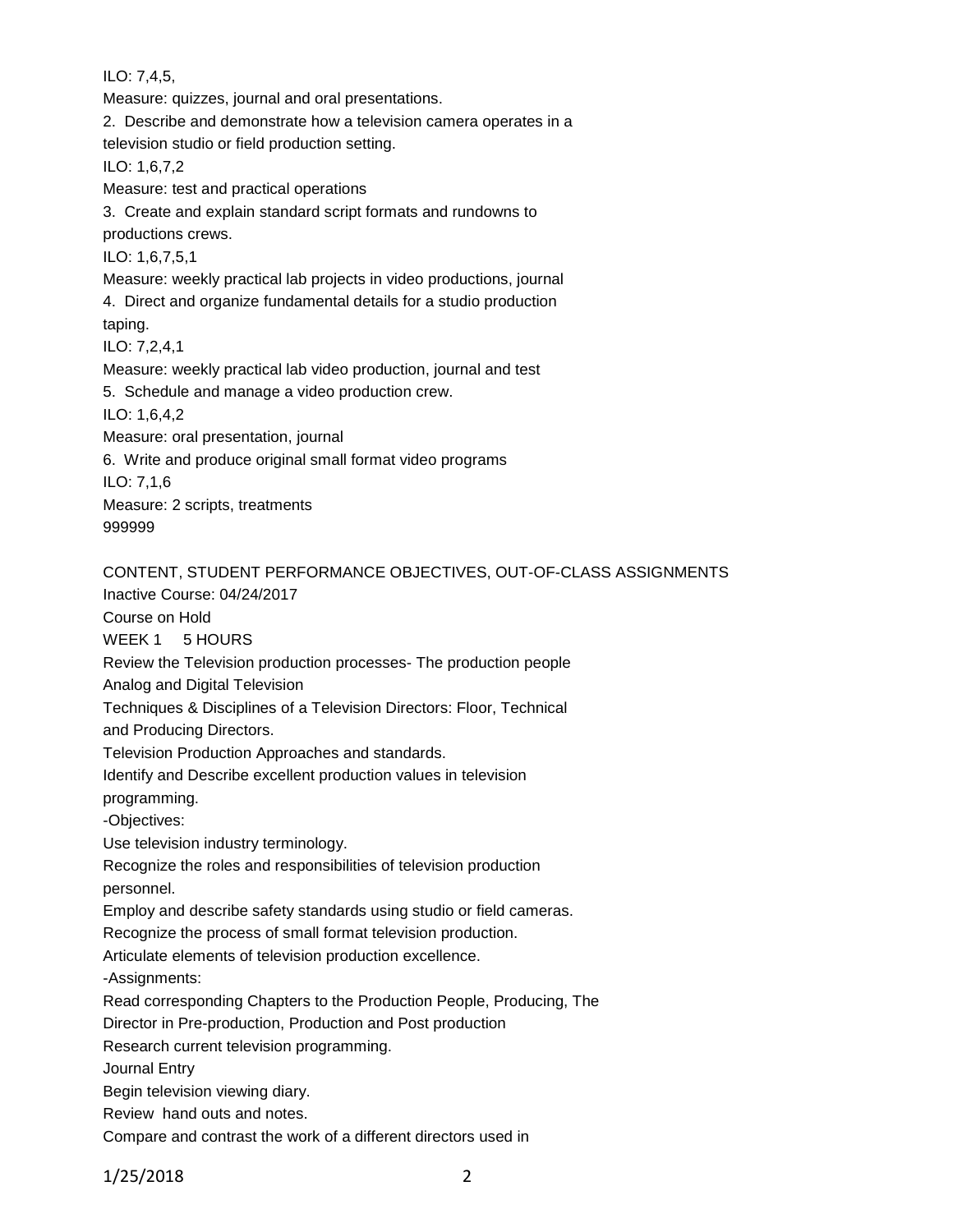television and their roles. WEEK 2 5 HOURS Taping an in studio interview. Operating as a Technical Director and a Floor Director. Working with Talent. -Objectives: Use and direct equipment operations in a studio control room. Direct and manage a production team. -Assignment: Read corresponding Chapters Review notes and handout Journal Entry WEEK 3 5 HOURS TV Lighting Equipment, Studio Lighting & Camera Techniques Flat & Cameo Lighting: Three point lighting: Key, fill & backlighting Camera Operations and Production Techniques The Role of the Floor Director -Objectives: Use and Describe lighting for a variety of television scenarios. Identify and use camera movements for studio production. Employ the rule of thirds in framing. Use and employ hand and arm signals as a floor director. -Assignment: Read corresponding Chapters as required. Review notes and practice hand and arm signals. Journal Entry Continue television viewing diary and critiques. WEEK 4 5 HOURS Techniques in Television Lighting. Audio Sound Control Objectives: Direct the control room staff in a live to tape situation. Write a production rundown. Assignments: Read relevant chapters. Review notes and handouts. Write a rundown Journal entry. WEEK 5 5 HOURS Pre-production planning a Live to Tape program Scripting and rundown for a live to tape interview, Talk Show or New segment. Objectives: -Employ script writing formats. Write a treatment for a television segment. Write a two-column script. -Assignments: Read relevant Chapters Review handouts and notes.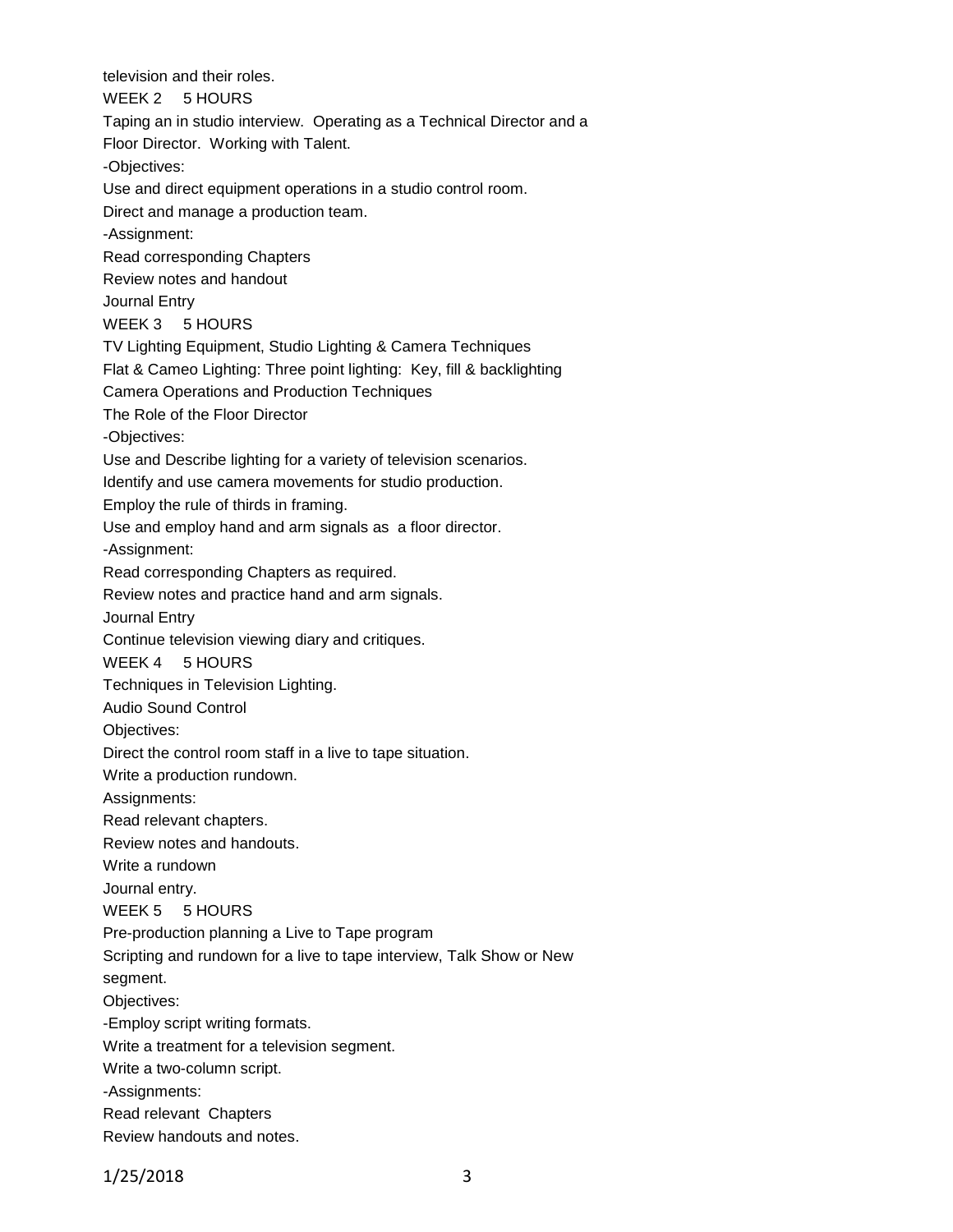Write a treatment for a PSA or commercial. Journal entries. WEEK 6,7 10 HOURS Project #1: Write and produce a 60 second commercial or PSA -Objectives: Write a script for production. Perform as a director in a live to tape video project. Apply knowledge and demonstrate confidence in directing the set up of lights, audio, cameras and talent during a scripted production. -Assignment: Read corresponding Chapters. Review handouts and notes. Write an evaluation of the completed project. Write a treatment for project #2. WEEK 8,9,10 15 HOURS Project #2: Writing and Directing a Talk or New Show Directing "live to tape" Objectives: Write an original script or rundown. Operate skillfully in the capacity of a Director during a live taping. Demonstrate comprehension of video production techniques as a director in the studio floor or control room. -Assignment: Read corresponding Chapters. Review handouts and notes. Read treatments as assigned Write script as assigned. Meet with production team members. Journal Entry. WEEK 11,12,13 15 HOURS Project #3: Documentary Programming and Field Production Direct a field production/ location project. Use post production editing to create a completed project. -Objectives: Employ and use a site survey for a location shoot. Use performance releases. Mange, direct and schedule a production crew for a location shoot. -Assignment: Read handouts and notes. Read corresponding chapters. Write script as assigned. Write a post evaluation of previous project. Make journal entries. Complete editing of project for class evaluation and feedback. Write treatment for final project WEEK 14,15,16 15 HOURS Pre-production, production and post-production of final video workshop project.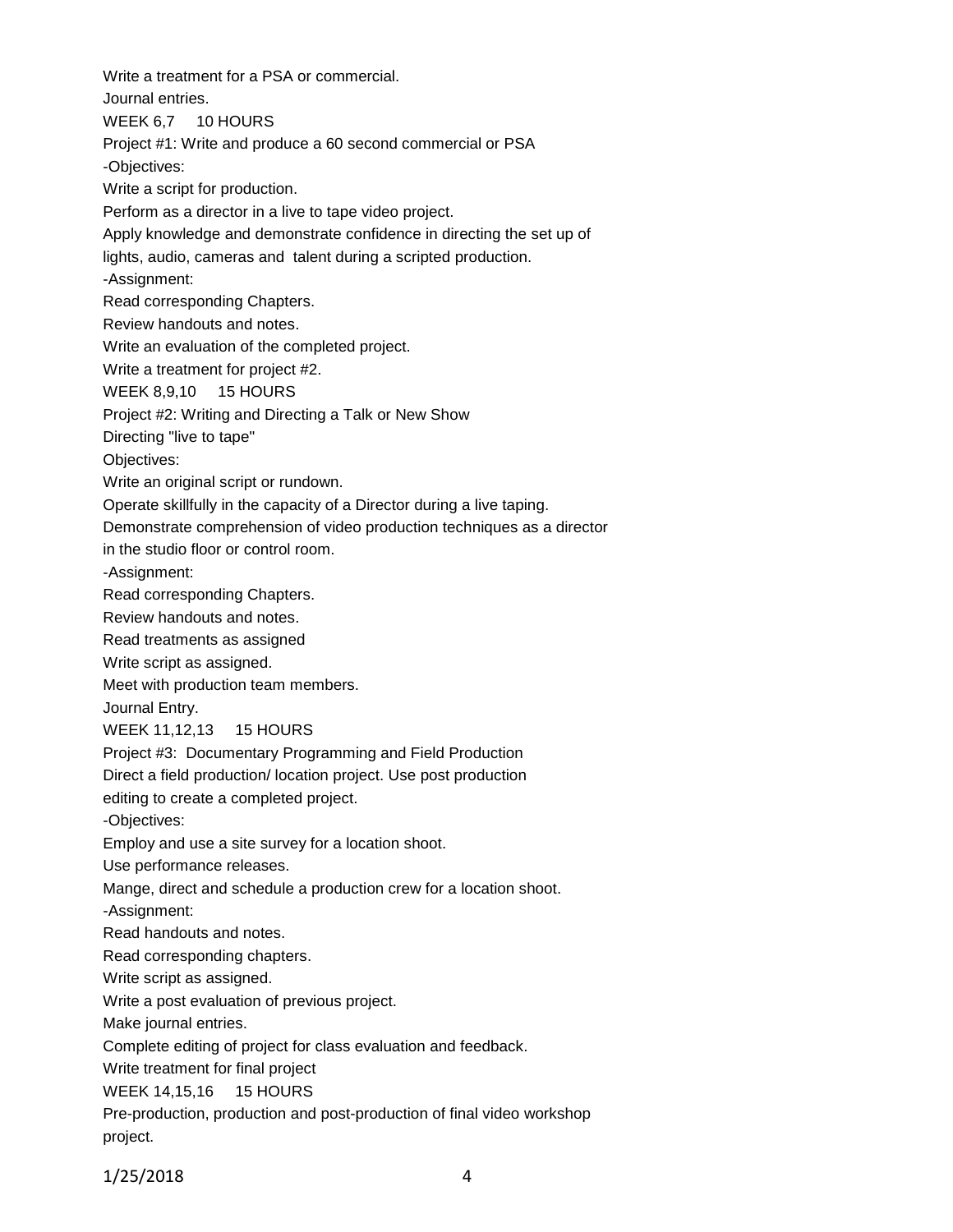Participation and production of an ensemble project as a director Objectives: Demonstrate confidence and skill in directing studio production equipment and controls. Integrate post production technology to complete a final project. Employ the highest production values in completing a video project. Assignments: Write script as required Review handouts and notes. Write evaluation of previous project. Journal entries Complete television programming critiques. WEEK 17 5 HOURS Final Project Festival: Review and critique all final projects. -Objectives: Employ television terminology correctly in evaluating project. Demonstrate confidence and skill in operating television equipment and controls. Use the highest production values in creating a video project. -Assignments: Write a final project evaluation. Review notes and handouts. Review chapters. Complete entries in journal. WEEK 18 2 HOURS Final Examination Justification of repeatability: Knowledge skills and confidence in directing a television production is increased through repetition. Students repeating this course will be assigned increasing responsibilities in the including line producing, and producer. Repeating this course will enable the student to create a student portfolio of accomplishments and experience in television production. Included in content.

#### **METHODS OF INSTRUCTION:**

Lecture demonstration. Class discussion and "hands on" participation in studio or remote production projects. Viewing and critical evaluation of existing television and video programming.

# **METHODS OF EVALUATION:**

The types of writing assignments required: Written homework Term papers Other: Critiques, scripts and journal The problem-solving assignments required: None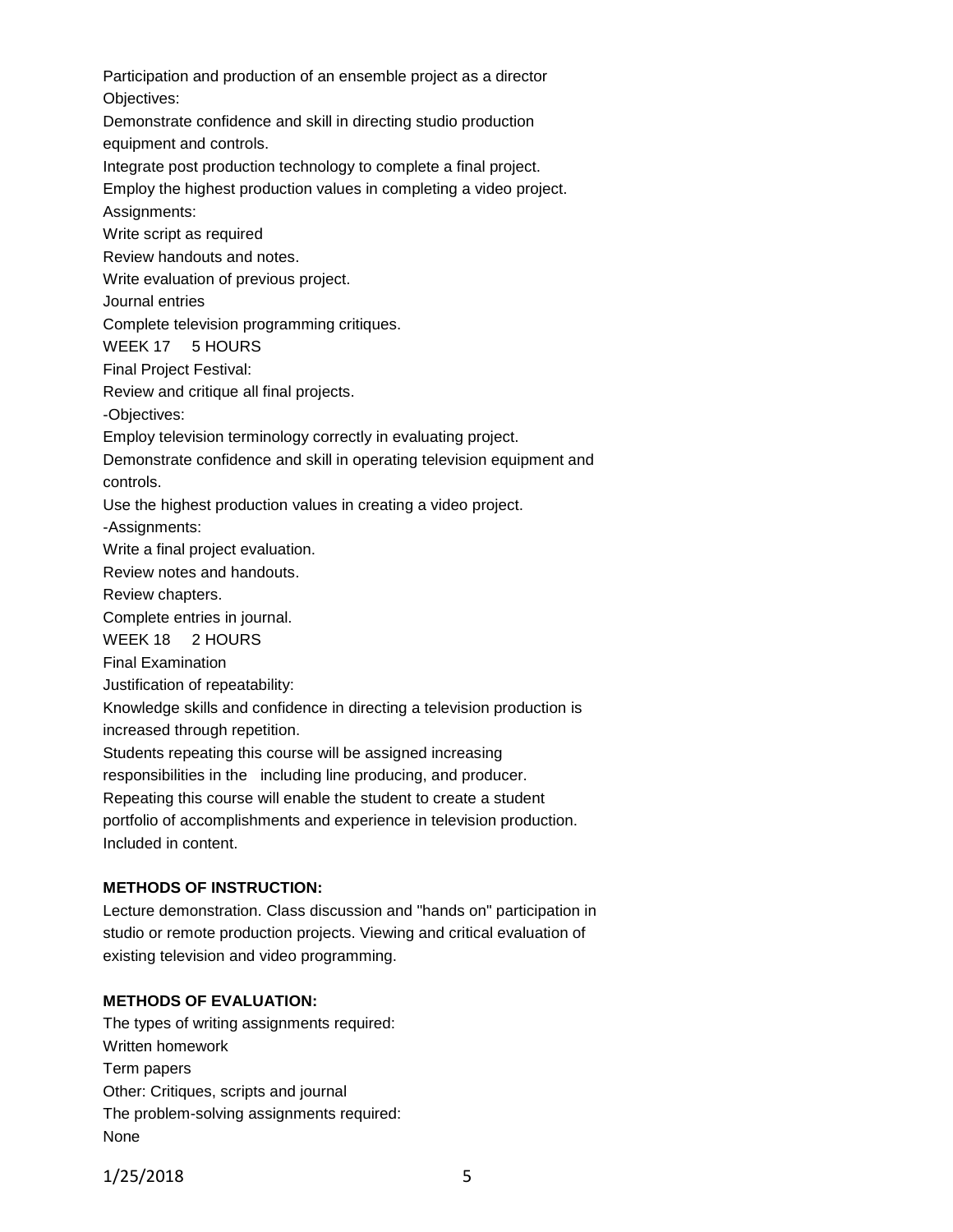The types of skill demonstrations required: Class performance Other: Video projects, operating TV equipment & controls The types of objective examinations used in the course: None Other category: None The basis for assigning students grades in the course: Writing assignments: 40% - 45% Problem-solving demonstrations: 0% - 0% Skill demonstrations: 55% - 60% Objective examinations: 0% - 0% Other methods of evaluation: 0% - 0%

# **REPRESENTATIVE TEXTBOOKS:**

Zettl, Herbert: ^uVideo Basics^s, Wadsworth Publishing Company. 1995 Katz, Steven: ^uShot by Shot^s, (visualizing from Concept to Screen) Michael Wiese Productions. 1991

# **ARTICULATION and CERTIFICATE INFORMATION**

Associate Degree: GAV C1, effective 200470 CSU GE: IGETC: CSU TRANSFER: Transferable CSU, effective 200470 UC TRANSFER: Not Transferable

SUPPLEMENTAL DATA: Basic Skills: N Classification: Y Noncredit Category: Y Cooperative Education: Program Status: 1 Program Applicable Special Class Status: N CAN: CAN Sequence: CSU Crosswalk Course Department: THEA CSU Crosswalk Course Number: 17B Prior to College Level: Y Non Credit Enhanced Funding: N Funding Agency Code: Y In-Service: N Occupational Course: E Maximum Hours: Minimum Hours: